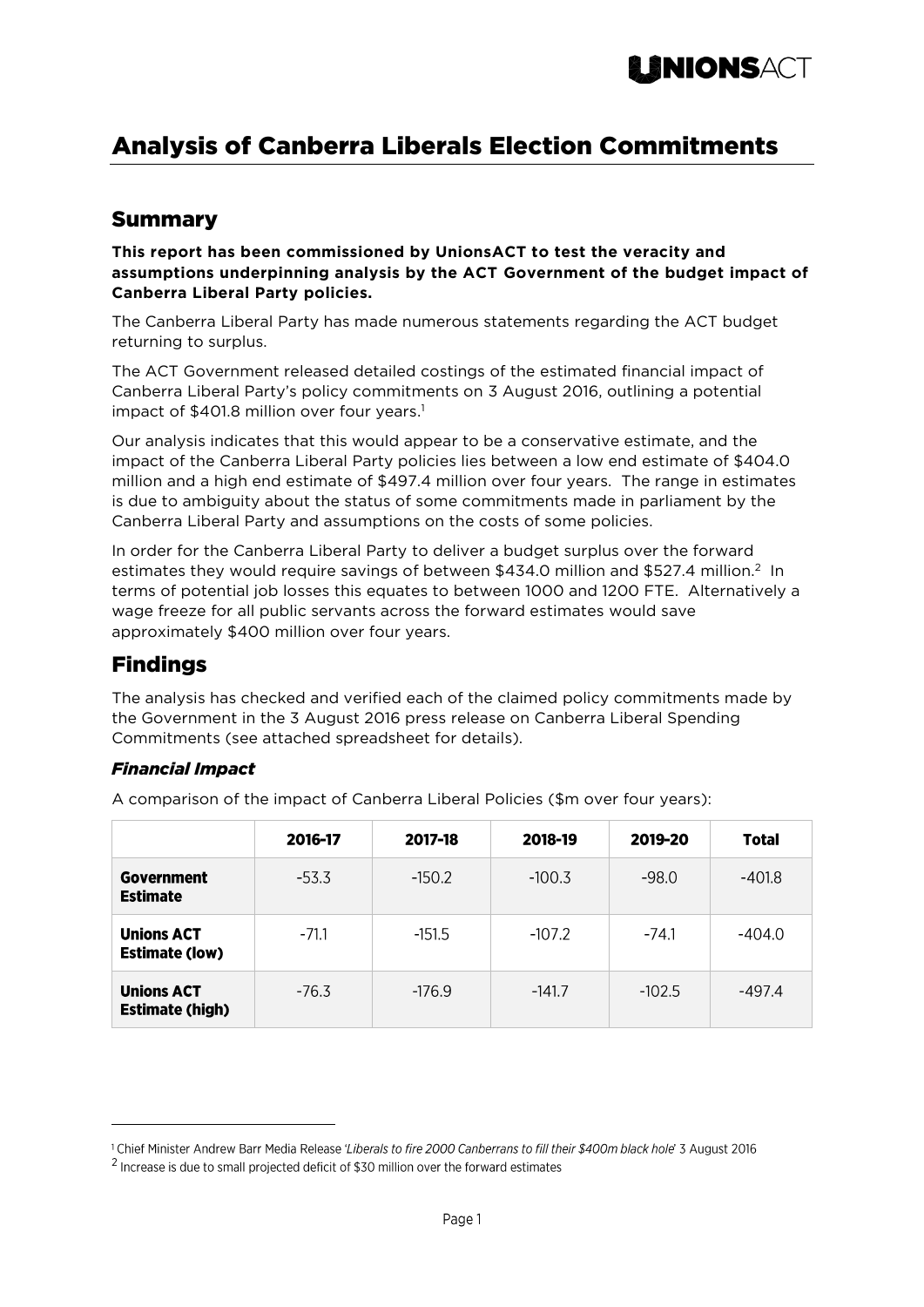

#### *There are some major variations between the Government estimates and our analysis:*

- The cost of cancelling the contract to build light rail is estimated to be at least \$261 million over four years, consistent with the advice from ACT Treasury to the Government and based on the more realistic assumption that given the timing of the ACT election the earliest it could be cancelled is November 2016 (+\$41.0 million over four years).
- Reduced cost of additional funding for Auditor General consistent with Canberra Liberal Party announcement capping increase to \$3 million over four years (-\$2.1 million over four years). 3
- Increased cost of the ACT Liberals Rapid Bus Network consistent with their own statements that the ACTION operating budget will be increased by \$20 million per annum (+\$7.0 million over four years). 4
- Increased cost associated with the establishment of an Autistic School consistent with Treasury 2012 Election Costing updated for current prices (+2.4 million over four years).
- We estimate that the Canberra Liberal Party's commitment to a domestic violence court will not have a financial impact given that a family violence court already exists in the ACT (-\$2.0 million over four years).

Given the degree of ambiguity surrounding the Canberra Liberal Party's policies the analysis includes high and low estimates. This ambiguity stems from the Canberra Liberal Party choosing not to publish detailed costings of their policy announcements and makes this type of analysis prudent. The high end estimate of the Canberra Liberal Party policy costings includes the following financial impacts that are not included in the low end estimate:

- The cost of cancelling the contract for light rail of \$279 million over four years (\$261 million over four years included in the low end estimate - \$18 million difference over four years).
- Cost to the ACT of running additional hospital beds is assumed to be 100 per cent, due to 6 per cent annual growth cap in Commonwealth funding likely to be reached within existing capacity (\$16.3 million difference over four years)
- Commitments made by the Canberra Liberal Party in parliament but not reiterated in further policy documents (\$47.2 million difference over four years).

#### *Jobs and Wages*

 $\overline{a}$ 

UnionsACT also requested analysis of the estimated impact on public sector jobs and wages due to the projected budget shortfall faced by the Canberra Liberal Party.

Assuming average salary and on costs per FTE of approximately \$115,000 in 2016-17<sup>5</sup> the shortfall in the Canberra Liberal Party budget projections equates to between 1000 and 1200 FTE positions. The analysis assumes that the job cuts would be evenly spread across the forward estimates, rather than matching the projected budget shortfalls in each year of the forward estimates.

<sup>&</sup>lt;sup>3</sup> Note that we do not consider this will be adequate resourcing for the AG to double the number of performance audit.

<sup>&</sup>lt;sup>4</sup> Inclusion of this figure does not represent validation of costing for fully implementing the Canberra Liberal Bus Policy. It is likely that the stated policy will cost more than \$20 million per annum.

<sup>&</sup>lt;sup>5</sup> Source: ACT Government Budget Paper 3, page 309 and 453. Total salary expense for 2016-17 divided by total FTE, average superannuation expense of 15.4 per cent and 10 per on costs added to reach average cost per FTE of \$116,577. This is then uplifted by 2.5 per cent per year to reflect recent public sector wage outcomes in other jurisdictions.